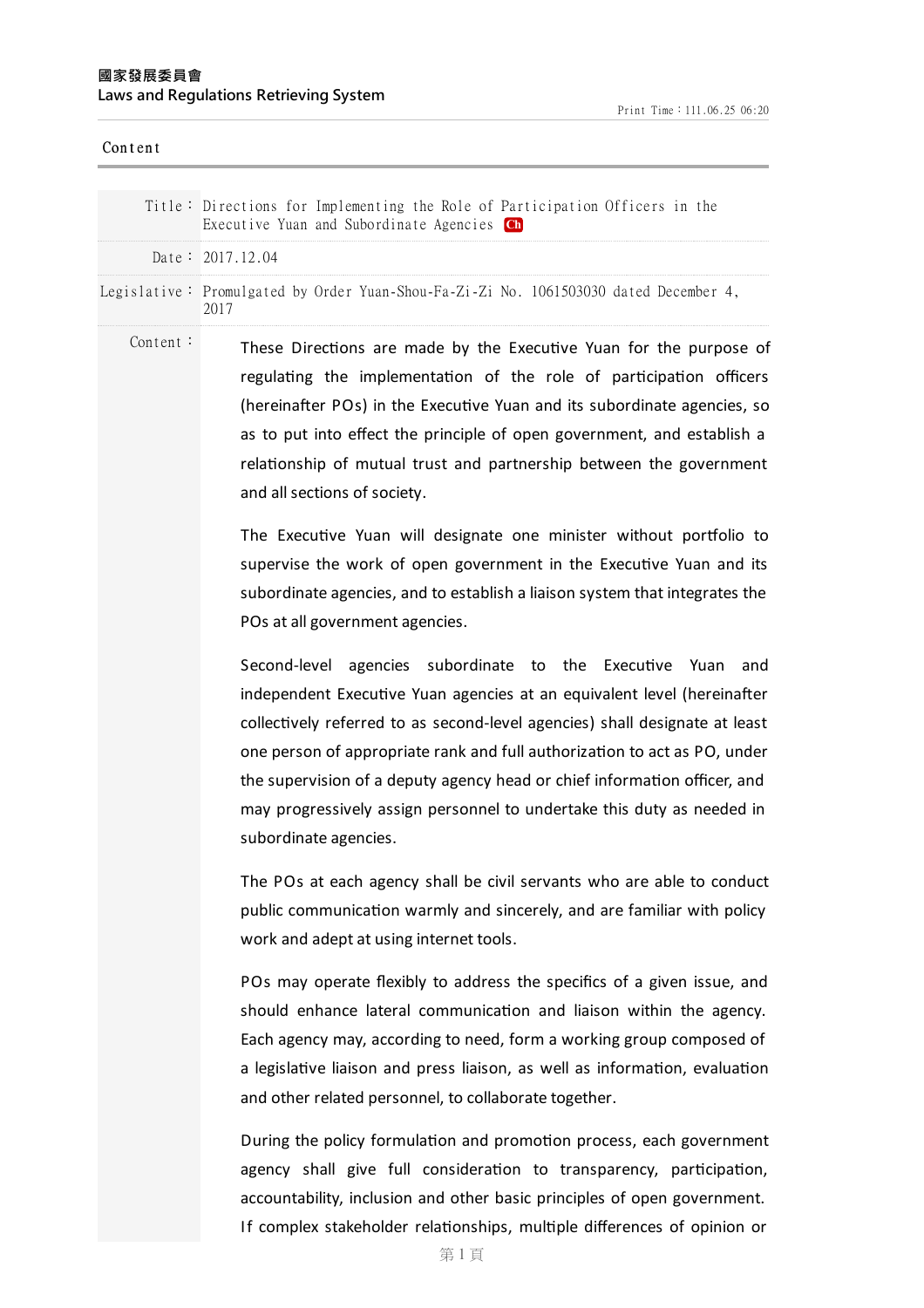issues of intense public participation are involved, the PO shall assist the head of the agency concerned to assess in the initial stage of policy planning whether the agency should adopt an appropriate process upholding the principle of open government.

If more than one government agency is involved in addressing an issue as referred to in the preceding paragraph, then the PO at the originating agency may initiate communication to collaborate with the POs at other government agencies, or may submit a request through the open government liaison system for the minister without portfolio who is charged with supervising the work of open government to convene an inter-agency collaboration meeting.

To strengthen the open government liaison system, the Executive Yuan may at regularly or specially scheduled times convene the following meetings:

Open government policy coordination meetings: In principle to be convened once quarterly and attended by deputy heads or chief information officers at the second-level agencies who supervise open government work, to consider and discuss important policies and implementation programs for open government

PO work promotion meetings: In principle to be convened once monthly and attended by POs at second-level agencies, to conduct a rolling review of work required to promote open government

Issue-specific open government coordination meetings: To be convened as needed and attended by interested parties, related government agencies (institutions), concerned groups, and the responsible POs, to clarify the central facts and questions of the issue concerned, and to discuss feasible solutions

The Executive Yuan and the National Development Council shallassist POs at all agencies to progressively cultivate the following specialist competencies:

To communicate with multiple stakeholders at the initial stage of policy planning, and by such means as use of open data and interpretation, link policy planning to common everyday speech

To professionally convene such proceedings as coordination meetings, focus group consultations and public hearings so as to raise the level of focus on the topics of discussion